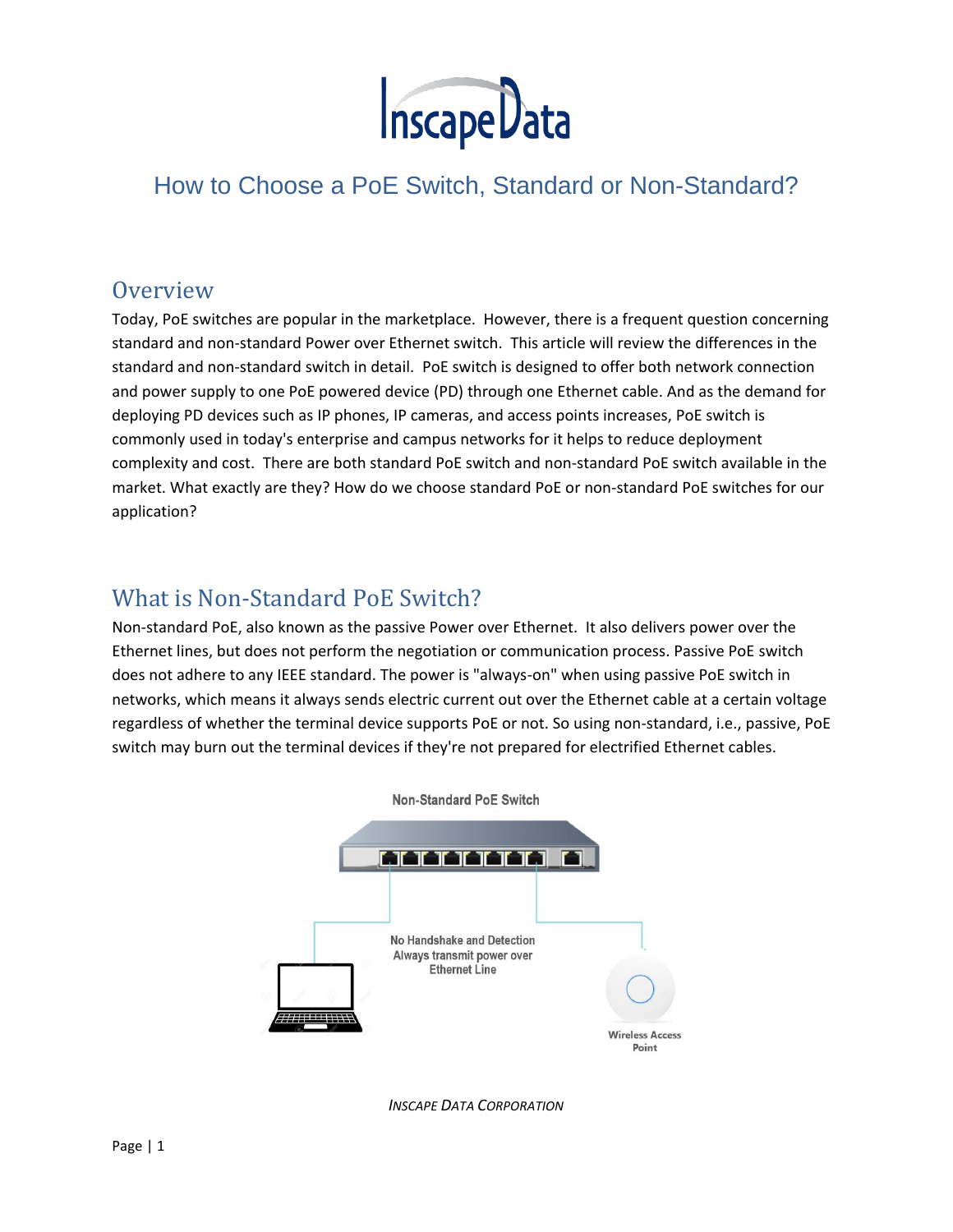# What is Standard PoE Switch?

Standard PoE, short for standard Power over Ethernet, is also known as active PoE which refers to any type of PoE that negotiates the proper voltage between the power supply equipment (PSE) and the PD device. Active PoE switch is a device that complies with standard PoE, so it is also named standard PoE switch. This type of switch is rated to be IEEE 802.3af, IEEE 802.3at or IEEE 802.3bt compliant. Thus, it can be further divided into PoE, PoE+ and PoE++. Before powering up, the active PoE switch will test and check to ensure the electrical power is compatible between the switch and the remote device. If it isn't, the active PoE switch will not deliver power, preventing any potential damage to the non-PoE device.



### Standard vs. Non-Standard PoE Switch: What Are Their Differences?

As mentioned above, standard PoE switch and non-standard PoE switch can both provide PoE connections but in very different ways. Besides that, they also differ in PoE power supply pinout, Ethernet support, cost, etc.

#### Standard vs. Non-Standard PoE Switch: PoE Power Supply Pinout

As we know, there are three methods for PoE switches to supply power: PoE Mode A, PoE Mode B and 4-pair PoE. In PoE Mode A, power is delivered simultaneously with data over pins 1, 2, 3, and 6. In PoE Mode B, power is injected onto pins 4, 5, 7, and 8. And 4-pair PoE delivers power over all 8 pins

*INSCAPE DATA CORPORATION*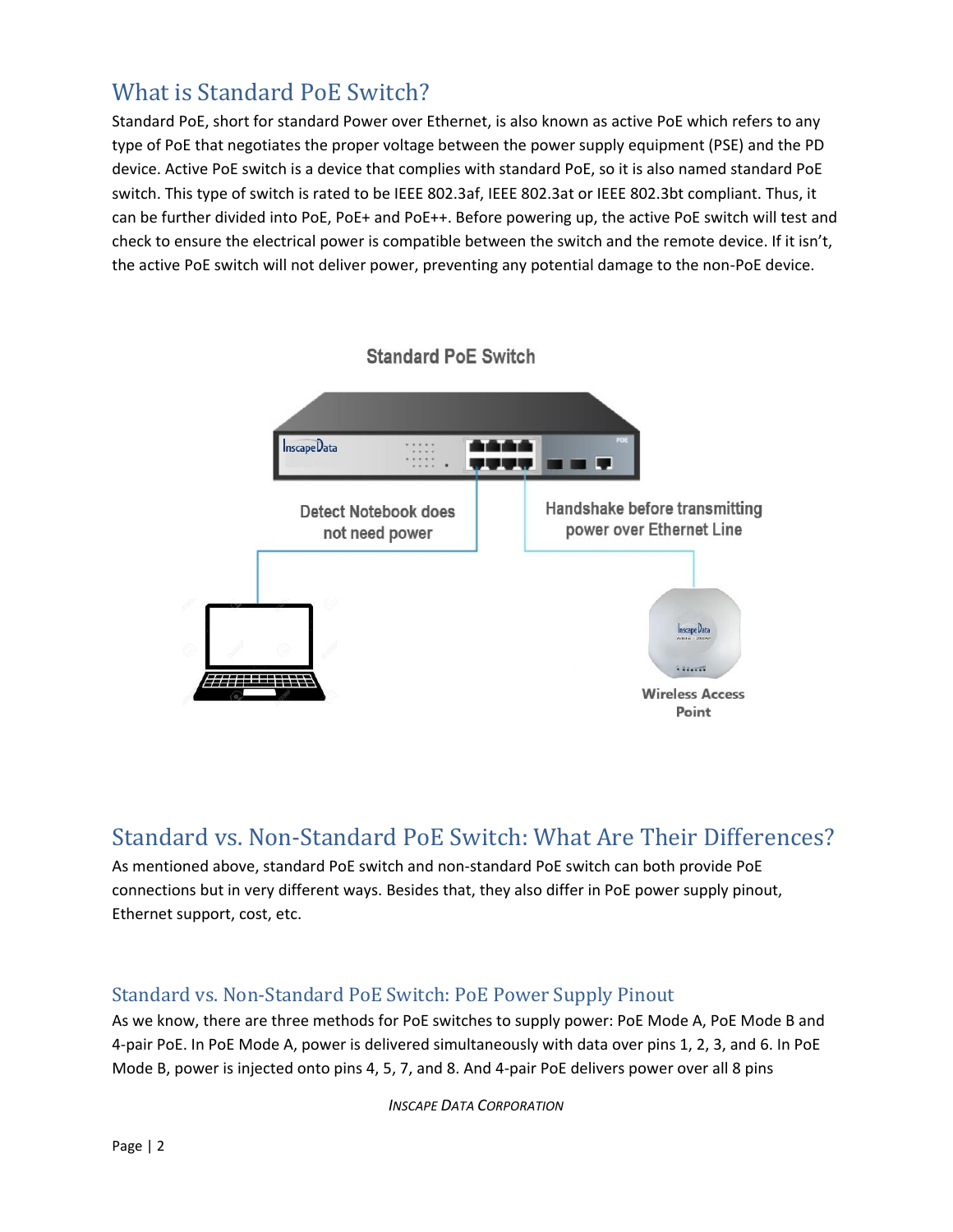simultaneously. Active PoE switch can support all PoE Mode A, PoE Mode B and 4-pair PoE, while passive PoE switch can only support PoE Mode B. For more details about PoE Mode A, PoE Mode B and 4-pair PoE, you may visit How Does PoE Switch Deliver Power for Your Devices?

|                    | 10/100BASE-T Network               |                                 |            | 1000BASE-T Network           |                               |                   |
|--------------------|------------------------------------|---------------------------------|------------|------------------------------|-------------------------------|-------------------|
| Pins at Switc<br>h | PoE Mode A<br>(Data & Mixed<br>DC) | PoE Mode B<br>(DC on<br>Spares) | 4-pair PoE | PoE Mode A (Bi-Data &<br>DC) | PoE Mode B (Bi-<br>Data & DC) | 4-pair PoE        |
| Pin 1              | Rx+ & DC+                          | $Rx+$                           | Rx+ & DC+  | TxRx A+ & DC+                | TxRx A+                       | TxRx A+ & DC+     |
| Pin 2              | <b>Rx- &amp; DC+</b>               | $Rx-$                           | Rx- & DC+  | $TxRxA-&DC+$                 | TxRx A+                       | $TxRxA+&DC+$      |
| Pin <sub>3</sub>   | $Tx + 8$ DC-                       | $Tx +$                          | Tx+ & DC-  | $TxRx B + & DC -$            | TxRx B+                       | $TxRx B + & DC -$ |
| Pin 4              | Unused                             | $DC+$                           | $DC+$      | TxRx C+                      | TxRx C+ & DC+                 | TxRx C+ & DC+     |
| Pin 5              | Unused                             | $DC+$                           | $DC+$      | TxRx C-                      | TxRx C- & DC+                 | TxRx C- & DC+     |
| Pin 6              | Tx- & DC-                          | $Tx -$                          | Tx- & DC-  | TxRx B- & DC-                | TxRx B-                       | TxRx B- & DC-     |
| Pin 7              | Unused                             | DC-                             | DC-        | TxRx D+                      | $TxRx D + & DC -$             | $TxRx D + & DC -$ |
| Pin 8              | Unused                             | DC-                             | DC-        | TxRx D-                      | TxRx D- & DC-                 | TxRx D- & DC-     |

#### Standard vs. Non-Standard PoE Switch: Ethernet Support

Standard, i.e., Active, PoE switches can support 10/100/1000Mbps Ethernet up to 100m over Cat5/5e/6 cable. Non-standard, i.e., passive, PoE switches, however, commonly support 10/100 Mbps Ethernet up to 100m. Thus, standard PoE switches can be applied in both traditional 10/100BASE-T and modern 1000BASE-T PoE networks. While non-standard PoE switches are usually used in the past 10BASE-T and 100BASE-T PoE networks.

#### Standard vs. Non-Standard PoE Switch: Cost

All standard, i.e., active, PoE switches are designed with the built-in PoE power controller which performs the function of PD device detection and classification. While the non-standard, i.e., passive,

*INSCAPE DATA CORPORATION*